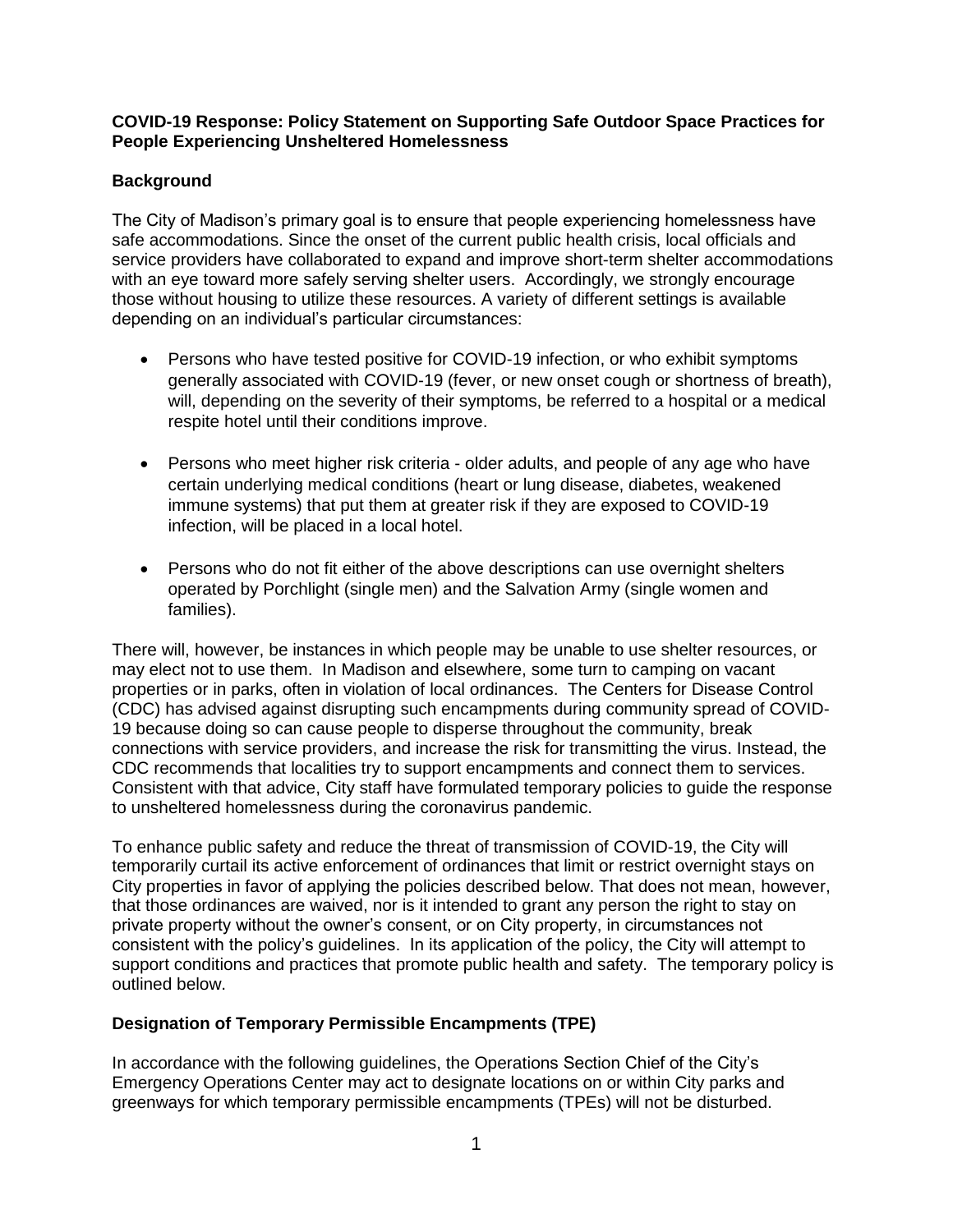- The proposed TPE site is located at least 500 feet from any residential property;
- The proposed TPE site is not in a flood plain or other low lying area susceptible to flooding, or otherwise in a location that is deemed unsafe;
- The proposed TPE is accessible via public property or right of way;
- The proposed TPE is accessible for delivery, servicing and removal of portable toilets, hand washing stations, and trash containers;
- The usable area of the site is sufficient to enable its users to practice recommended social distancing protocols (12 feet by 12 feet per person);
- The presence of an encampment on or near City-owned land or associated facilities (e.g.. park shelters), or its use as a TPE will not prevent, disrupt or interfere with their intended public use;
- The use of city-owned land as a TPE will not prevent City staff from performing normal maintenance or upkeep of the site and/or its facilities;
- The site is not located in an environmentally sensitive area.

The City will not allow encampments that do not substantially conform to these guidelines and, in instances where persons are using non-conforming sites, may assist them in finding alternative locations.

## **Temporary Services at TPE Sites**

The City, where feasible, may support TPE sites with the following temporary facilities and services:

- Portable toilets and hand washing stations at encampments where people lack access to restroom facilities.
- Trash containers and collection.
- Regular visits by outreach workers to facilitate referrals to housing or shelter, provision of wellness checks, dissemination of COVID-19 educational materials, and distribution of basic supplies and hygiene kits.

Users of designated TPEs are subject to the City of Madison Parks Behavioral Policy (Attachment A) and, in the event of violations, may be prohibited from using TPEs.

## **Termination of TPE Designation**

The Mayor, in consultation with Public Health Madison and Dane County (PHMDC) and the Community Development Division, may revoke a TPE designation when any one of the following occurs:

- The Director of PHMDC determines that a COVID-19 public health emergency no longer exists; or
- The continued use of the TPE no longer serves the health and safety of its users or the community; or
- The site is no longer suitable as a TPE; or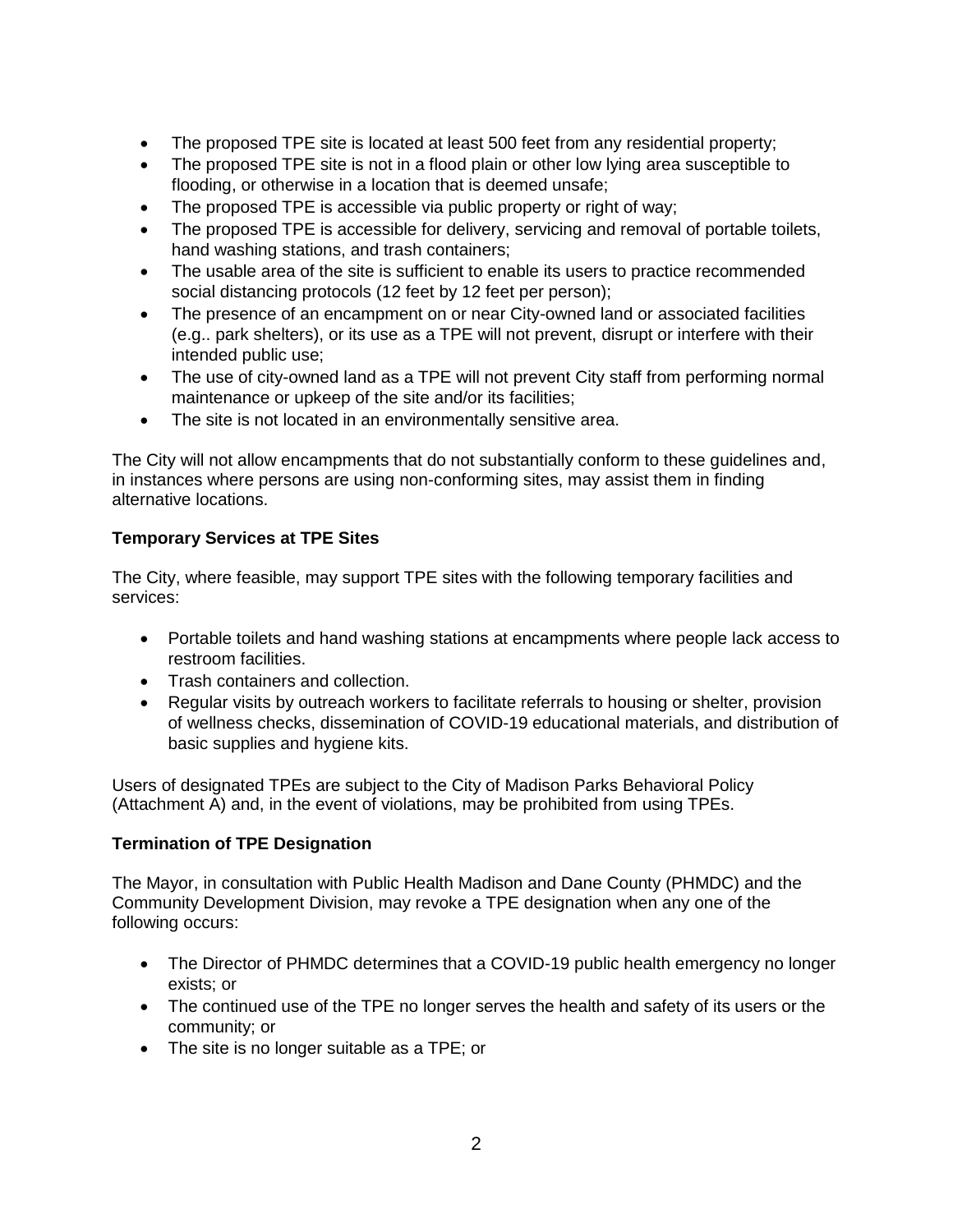- The users of a TPE engage in illegal and/or unsafe behaviors or continued use of the TPE is deemed disruptive to neighboring residents or otherwise makes the area unavailable or unsafe for its intended public uses; or
- Members of TPE have violated City of Madison Parks Behavioral Policy and have been removed from the TPE.

A decision to deny or revoke a TPE designation is not subject to appeal. Upon such a decision, the City shall notify outreach staff so they can work with TPE users to secure alternative shelter. The City shall post a notice at the TPE site providing users with five (5) calendar days' notice to vacate the site. Any personal property remaining on site after 5 days shall be considered lost/abandoned property and handled per Madison General Ordinances Sec. 8.44.

#### **Communications Plan**

Develop a communications strategy to inform the public and respond to questions that might arise.

- Provide a description and rationale of the policy to alders and advise them of locations in their districts designated as TPEs.
- Consult and collaborate with law enforcement and Parks staff to ensure a clear understanding and application of the policy.
- Create a reporting system for outreach workers to provide regular updates regarding the size, concerns, and needs at encampments
- Create a point of contact within the City to respond to questions or concerns about encampments.
- Notify residents of the need for City of Madison to support encampments and this population.
- Provide encampment users with pertinent information about rules, responsibilities and available services.

## **Assessment of Needs**

Maintain contact with campsites with the goal of helping to meet ongoing needs.

- Regularly monitor and assess the needs of campers in conjunction with outreach workers, redeployed City staff or Madison Police Dept.
- Perform ongoing assessments of campers, including screening to detect COVID-19 related symptoms, to facilitate referrals to appropriate shelter settings.
- Help meet basic needs- food, water and safety supplies.

## **Staffing and Resources**

Prioritize efforts to connect campers to housing and services network.

- Expand the number of outreach workers in the field.
- Ensure people are connected to the Coordinated Entry system.